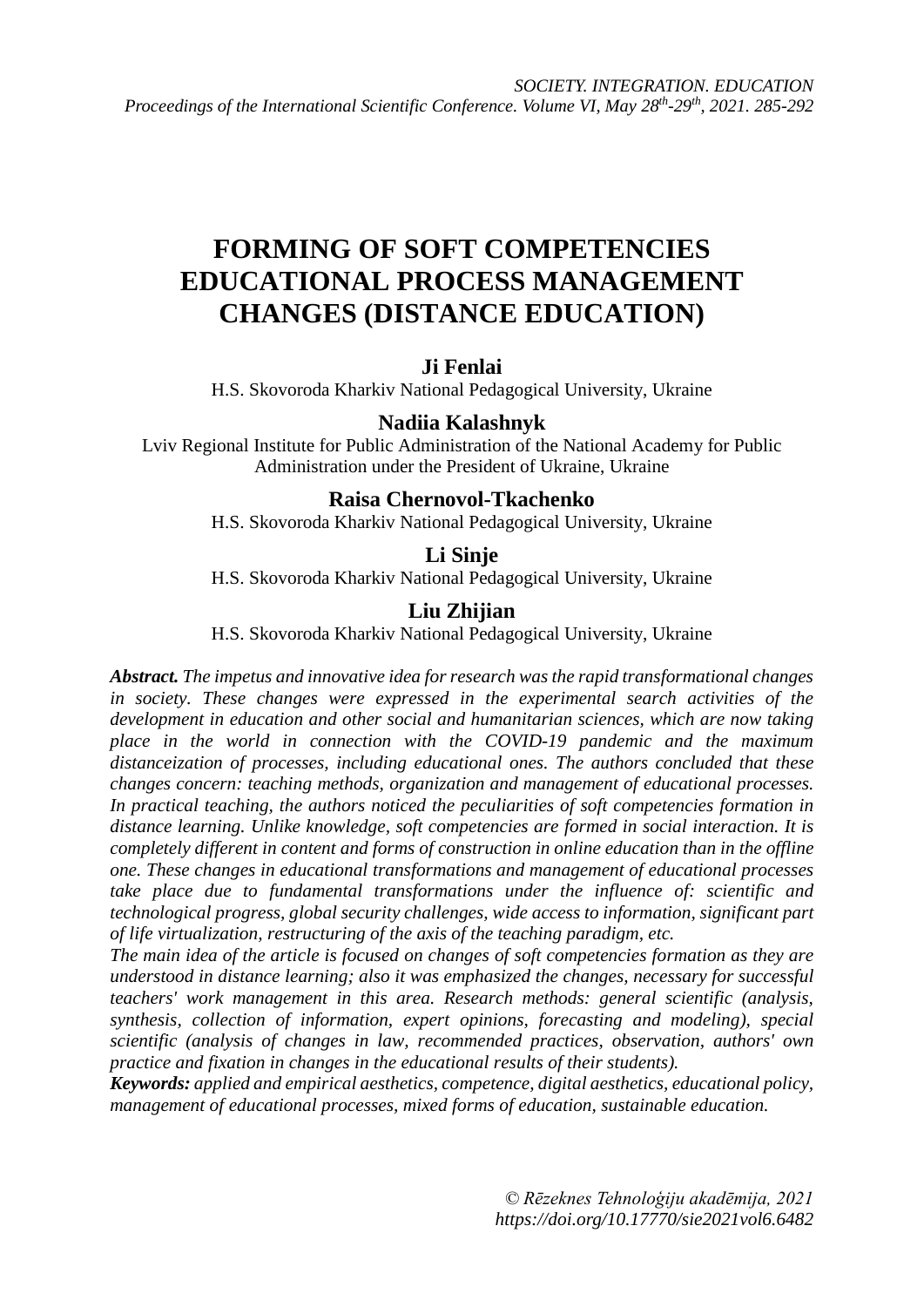#### **Introduction**

Mastering distance teaching imposed by the COVID-19 pandemic was challenging for many teachers. According to the UN worldwide, in the period 2020-2021, more than 1.5 billion students at various levels faced the closure of educational institutions (schools, colleges, universities etc.) due to the COVID-19 pandemic (UNESCO, 2020). And here we are talking about educational institutions of different levels. If we take the field of professional education, the number of people can be twice as high. Society was forced to respond quickly to changes, including the education system. Changes in the educational policy of all countries went in two directions: the first – changes in technology (from offline to online), the second – changes in the processes and teaching tools. After the series of lockdowns, countries are gradually returning to pre-quarantine forms of education. For this, mixed forms of learning are used (alternation of online and offline learning). We expect that such forms of education will take hold in education systems at least until the end of the 2021-2022 academic year. But this is two years of the educational process. These years should be effective for students of all educational levels. They cannot be returned.

The educational process should be continuous, students should receive educational services despite the pandemic – this was the first reaction of educational systems around the world. But for the quality of education, both: subject (hard) competence and soft competence are equally important. In the context of distance education, it turned out to be easier to form hard competencies (reliance on knowledge) than soft competencies (reliance on communication systems). The research aim of the article is: to consider the discussion issues of the soft competence formation in nowadays conditions and offer our own solutions to problems. In the study of the problem, the authors used general scientific methods (analysis, synthesis, information collection, etc.) and special scientific methods (recommended practices, observation, authors' own practice, etc.).

#### **Literature Review**

Scientific researches analysis in the field of soft competencies educational process management changes by distance or mixed forms' education instruments nowadays predominantly associates with COVID-19 crises. The surge of research comes in April-June 2020. The main feature of researches is the focus on distance learning instruments during COVID-19 educational crises, for example M. Goetz draws attention to the difficulties in the work of teachers during the transition to distance learning (Goetz, 2020); S. G. Huber and C. Helm describes such digital tool "School Barometer", what was used in Germany, Austria and Switzerland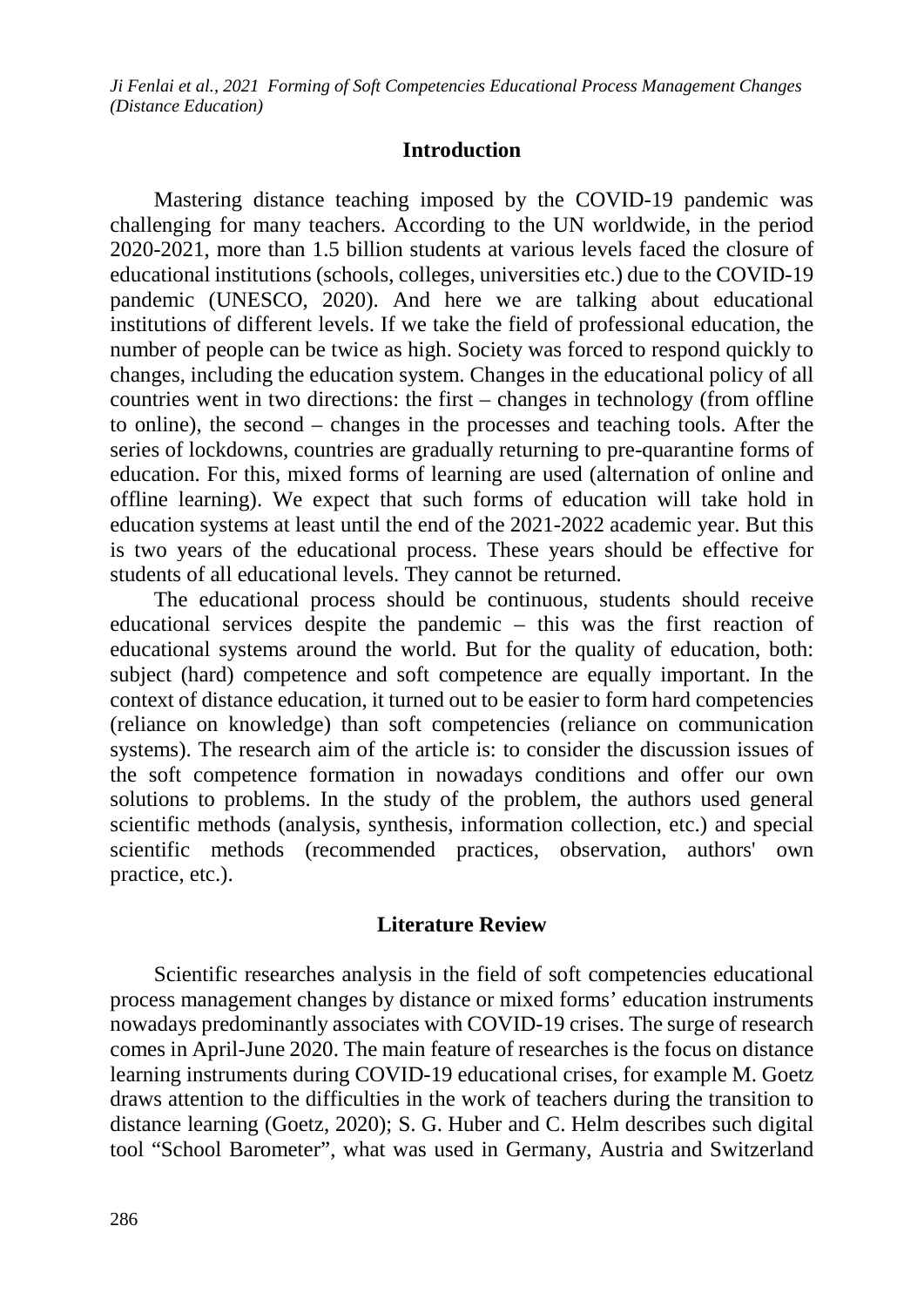(Huber & Helm, 2020); A. Bakker and D. Wagner research the problems of COVID-19 pandemic consequences for education at the example of mathematics teaching (Bakker & Wagner, 2020). The group of researches: J. Crawford, K. Butler-Henderson, J. Rudolph, B. Malkawi, M. Glowatz, R. Burton, P.A. Magni and S. Lam studies international experience and experience of different countries in the field of distance learning (Crawford et al., 2020). Problems of online teaching in higher education have been studied in scientific and practical researches: "COVID ‐19 and online teaching in higher education: A case study of Peking University" (Bao, 2020), "Using technology to maintain the education of residents during the COVID-19 pandemic" (Chick et al., 2020). All described are certain practices in distance learning, but especially interesting for our article were studies on changing the principles and processes in educational management during the COVID-19 pandemic (Luo, Liu, Yue, & Rosen, 2020) etc. Unfortunately, the problem of the soft competencies formation and changes in education management in connection with distance and mixed forms of education are studied a very little or not at all in these researches. So, the main literature for this paper in the focus of forming of soft competencies educational process management changes are: recommendations and practices of distance learning on COVID-19 in the world and some countries, which can be seen as basis for the analysis; official statements (speeches) of government leaders, senior officials of international organizations, international experience and experience of different countries, own practice of authors etc.

# **Methodology**

The methodology for studying the problems of forming of soft competencies educational process management changes by distance or mixed forms' education instruments in the context of the COVID-19 pandemic and the quarantine withdrawal period was identified as follows: methods of theoretical analysis (studying the content of pedagogical instruments and decision theory under conditions of unpredictable results), analogies (based on the patterns of human development, population groups and society), studying regulatory acts of international organizations from open official sources of information, expert opinions, forecasting and modeling, recommended practices, observation, authors' own practice.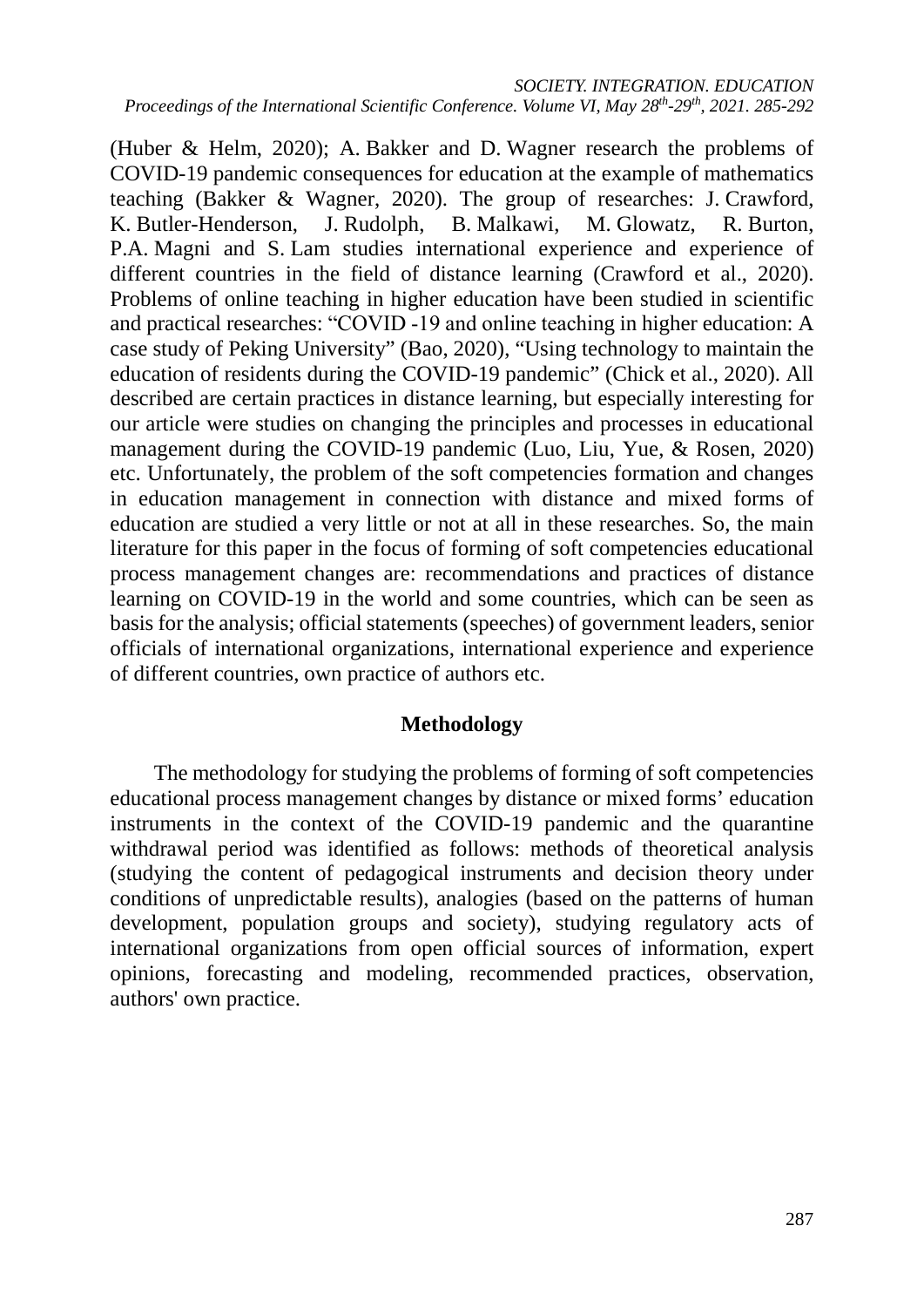#### **Research Results**

The educational crisis of 2020 has become a challenge both for those who teach and for those who study, regardless of the level of education. The first reaction from governments around the world was to create online information platforms for learning under quarantine conditions. The UNESCO Assistant Director-General for Education characterized the Geneva EiE Hub as the platform that the modern world needs. This platform should combine political and institutional influence to aims increased funding for education and resources equitable distribution. The Geneva EiE Hub is committed to acting effectively as a catalyst for long-term financial and political commitment, recognition of the most vulnerable learners, and innovative solutions to foster educational inclusion.

Nowadays, UNESCO strongly supports this initiative as an important step towards the implementation of the Education 2030 Framework for Action. This Program indicates the necessary to develop national education systems that will be more flexible and resilient in the face of natural hazards, military and other conflicts, mass and social unrest. This is very important to ensure the continuity of education in emergency, crisis, conflict, pandemic and post-crisis situations. UNESCO will work towards supporting lifelong learning in times of crisis. For this, the Organization is ready to apply all its tactical experience in planning, statistics and policy in education area.

In the context of the global crisis, UNESCO recommended such educational activities in a pandemic. First of all the most suitable and common educational tools should be selected. Programs of distance learning must be inclusive. In the conditions of distance and mixed forms of education, it is necessary to ensure all participants in the educational process confidentiality (privacy) and security data. There should be clear planning of distance and mixed form learning programs activities (short-term long-term planning). The solutions to the psychosocial problems of all educational process participants should precede the learning process and the teaching process. Technical support should be provided to teachers and parents on the use of digital education tools in distance learning. The number of educational applications and platforms used should be limited; also as it should to combine appropriate approaches. It is necessary to monitor the progress of students; for this, it is important to develop clear and understandable rules for distance learning and control. The distance learning units' length should be determined based on the self-regulation skill levels of learners. Technically and organizationally communication with all educational process participants must be provided. Communities should be formed (UNESCO and partners…, 2021).

In our opinion, the main problem is: the implementation of these recommendations helps to ensure, first of all: school (compulsory education), the continuity of educational processes in educational institutions, and organize the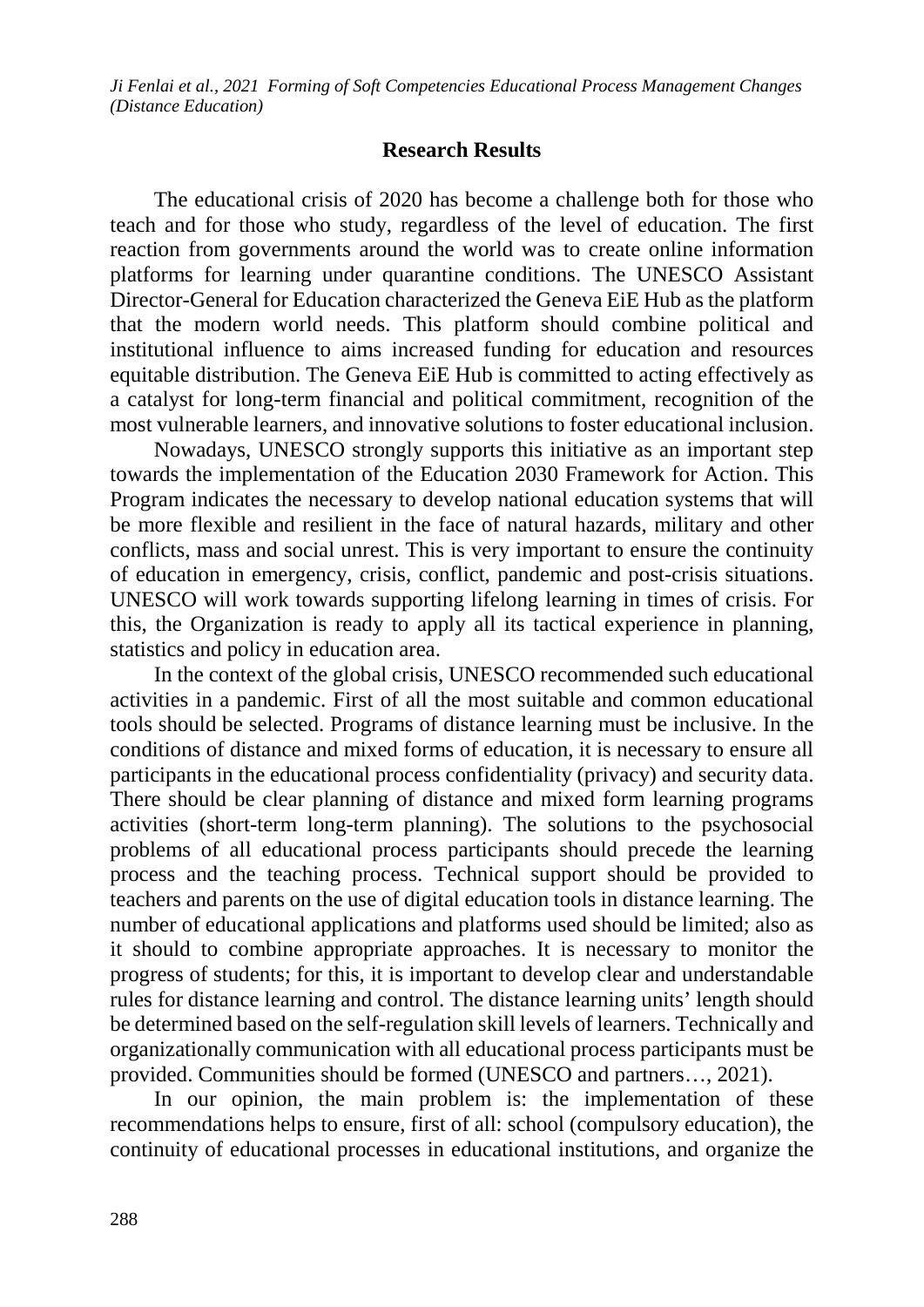lessons technically (digital processes). But the content of the competencies formation remains in the area of teachers' responsibility. As we mentioned early, in the context of distance education, the main focus comes to form hard competencies (reliance on knowledge) than soft competencies (reliance on communication systems). We see two groups of prerequisites for this: communication with the help of information technologies is different in its structure than "live communication" (the mood of the collective is not felt, the hierarchy is erased, there is no need for time frames "here and now" or they are softer, a different degree of responsibility, etc.) and different levels of technical readiness for distance learning (depending on the country, region, financial situation, previous online experience, etc.). This is equally true for teachers and students.

The first negative trends were noticed by the teachers in the autumn of 2020, when the students came back to educational institutions after a long break. Many students (especially teenagers) found it difficult to establish communication with peers and teachers (Ministry of Education…, 2020). The online form of education turned out to be more comfortable for them, but less effective in terms of readiness for life. Then the question became acute that half a year online had an irrational effect on the formation of soft competencies among students. This is not only about the fact that the students did not form and develop new soft competencies, but also lost the skills that were already formed by March 2020.

We make it clear, that with different approaches in Pedagogy to understanding the category of "soft competence", we share the point of view that these include: leadership skills; decision making skills; communication skills; thinking and problem solving skills; teamwork skills) interpersonal skills and entrepreneurship skills (Mohamad, Yee, Tee, Mukhtar, & Ahmad, 2017). In the context of success in life and work, there are skills that individuals need meet the organizational and personal goals to achieve all the factors of quality personality and worker. And the educational crisis of 2020 was primarily reflected in the formation of these competencies. If, under the conditions of quarantine, online learning remains the leading form of education, society risks getting a generation of people with poorly formed social skills.

Special attention should be paid to teaching of aesthetically oriented disciplines` peculiarities in mixed forms of education or distance education. This problematic is formed according to the contradiction of modern mainstreams: the actualization of the aestheticization of life (as a new paradigm for the development of society as an emotionally-rational form of reality mastering) and the massive going online over the past year (the general tendency to be saved after the Pandemic). It explains the increased interest as to implementation of aesthetic norms in the professional activity and daily life of every person. The trend is increasing in the educational process when it comes to professional activities and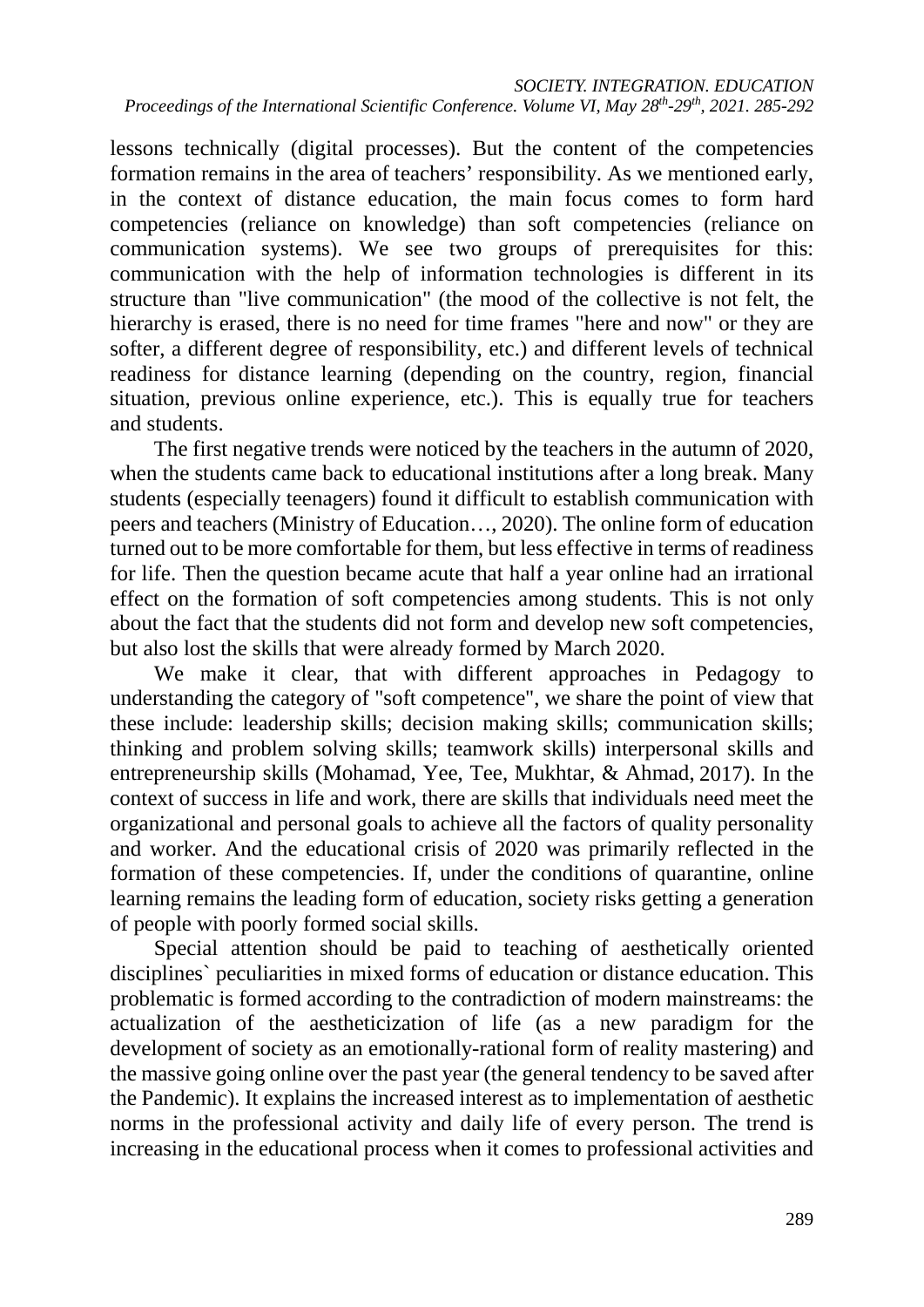training of specialists, for whom the aesthetic component is professionally determining (artists, choreographers, designers, musicians etc.). Today, the question of the applied and empirical aesthetics, the aesthetics of the digital space, acquires a new rethinking.

The authors have carried out the results of a study of professional competence aesthetic content through such aspects: self-presentation, demand for professional activity and specialist, perception of the results of professional activity, enjoyment of professional activity, individual style of activity formation, etc. Authors analyze the problem in the context of working with aesthetically oriented disciplines in online and offline forms, as well as in mixed forms of education.

As practicing teachers, we can state that distance learning reduces the effectiveness of the aesthetic and practical skills formation in the training of choreographers, vocalists, musicians, actors, etc. The distortion and limitation of spatial, visual and auditory perception, which are inevitable in online classes (technical resources), reduces the effectiveness of learning.

## **Conclusions and Discussion**

Nowadays, digital skills are critical important for social inclusion, social success and jobs in modern world. To realize the digitalization opportunities, governments and communities need to understand trends in social processes, including jobs and the successful worker skill. We agree that in many ways digitalization has helped humanity survive the COVID-19 crisis. We also realize that there will no longer be a return to the forms and types of education of the prequarantine period. On the other hand, the educational crisis of 2020 demonstrates a number of problems that we must solve now, otherwise a huge number of children around the world will not be ready to realize themselves in life.

In the context of forming of soft competencies educational process management changes by distance or mixed forms of education the main problems are:

- changing the content of communication (online communication suggests one-to-one communication, in any case, students perceive it this way);
- different levels of technical readiness for distance learning (depending on the country, region, financial situation, previous online experience, etc.);
- changes in the perception of events when you are not a participant in them (events, problems that need to be solved, on-line seem distant and unreal);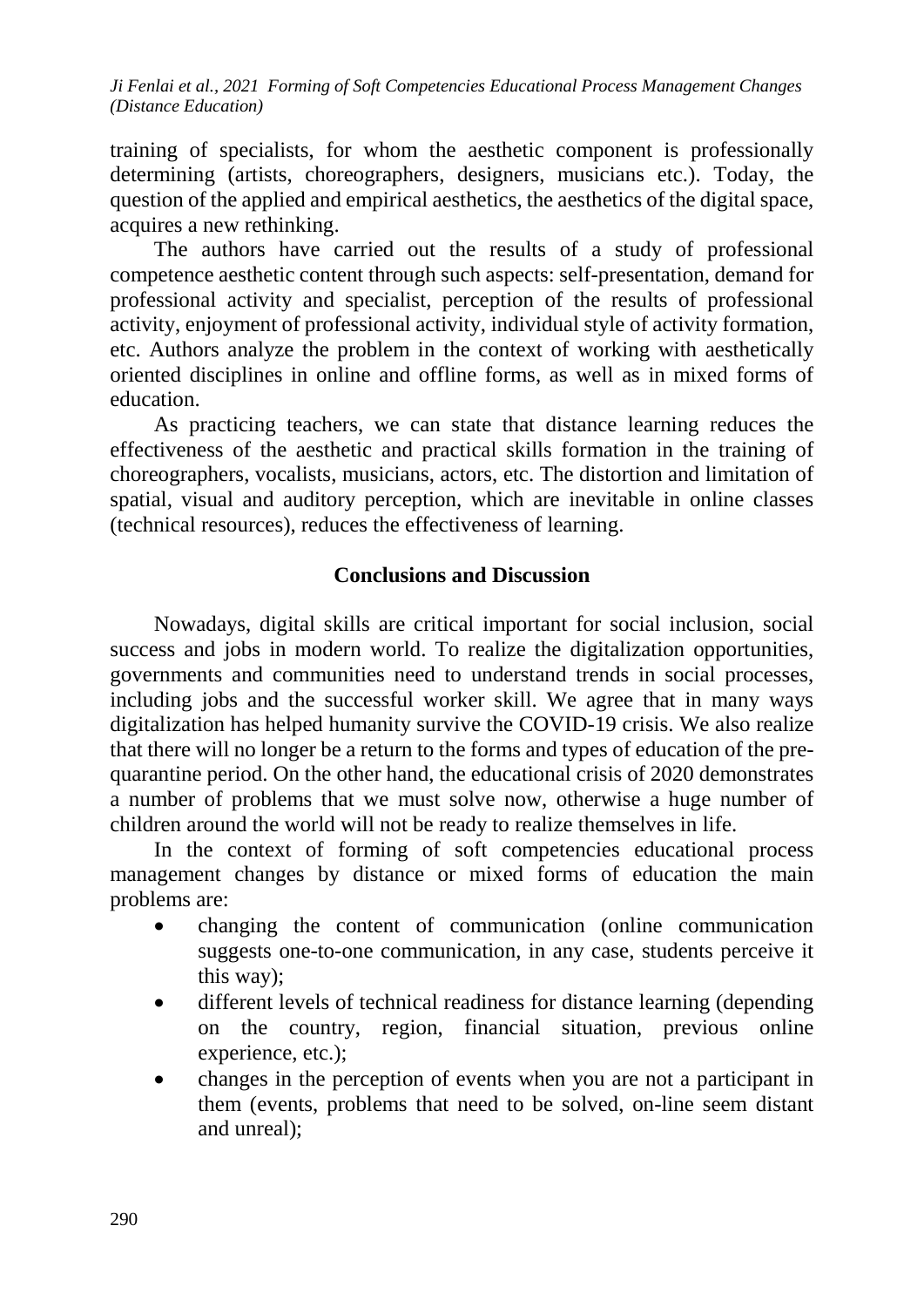- changes in social relations "teacher-student", "student-student", "student-other students" (connections with those with whom students communicate comfortably and weakened connections with whom students communicate uncomfortably, general communication skills decrease);
- some professionally important skills cannot be fully formed online (for example, aesthetically oriented professions).

Next few years, we see the following possible ways out of the crisis:

- increase in the number and time of offline training;
- emphasis in the educational process on common group activities for the socially important competencies formation;
- measures to form approximately the same technical capabilities for all participants in the educational process;
- additional opportunities for the formation of soft competencies among students in those professions, where social and aesthetic component are critically important.

#### **References**

- Bakker, A., & Wagner, D. (2020). Pandemic: lessons for today and tomorrow? *Educational Studies in Mathematics, 104(1), 1-4*. DOI: <https://doi.org/10.1007/s10649-020-09946-3>
- Bao, W. (2020). COVID ‐19 and online teaching in higher education: A case study of Peking University. *Human Behavior and Emerging Technologies, 2*(2), 113–115. DOI: <https://doi.org/10.1002/hbe2.191>
- Chick, R. C., Clifton, G. T., Peace, K. M., Propper, B. W., Hale, D. F., Alseidi, A. A., & Vreeland, T. J. (2020). Using technology to maintain the education of residents during the COVID-19 pandemic. *Journal of Surgical Education 77(4), 729-732.* DOI: <https://doi.org/10.1016/j.jsurg.2020.03.018>
- Crawford, J., Butler-Henderson, K., Rudolph, J., Malkawi, B., Glowatz, M., Burton, R., Magni, P. A., & Lam, S. (2020). COVID-19: 20 countries' higher education intra-period digital pedagogy responses. *Journal of Applied Learning & Teaching, 3(1), 9-28.* DOI: <https://doi.org/10.37074/jalt.2020.3.1.7>
- Goetz, M. (2020). Distance Learning in der Covid-19 Krise: Ein Praxischeck. *Medienimpulse, 58*, 1-21. DOI: https://doi.org/10.21243/mi-02-20-19
- Huber, S. G., & Helm, C. (2020). COVID-19 and schooling: evaluation, assessment and accountability in times of crises – reacting quickly to explore key issues for policy, practice and research with the school barometer. *Educational Assessment, Evaluation and Accountability, 32,* 237–270. DOI: <https://doi.org/10.1007/s11092-020-09322-y>
- Luo, Y. M., Liu, W., Yue, X. G., & Rosen, M. A. (2020). Sustainable emergency management based on intelligent information processing. *Sustainability (Switzerland), 12(3), 10- 13*. DOI: <https://doi.org/10.3390/su12031081>
- Ministry of Education and Science of Ukraine. (2020). Letter . *On the organization of distance learning*. *Lyst Ministerstva osvity ta nauky Ukrayiny vid 02.11.2020 "Shchodo*